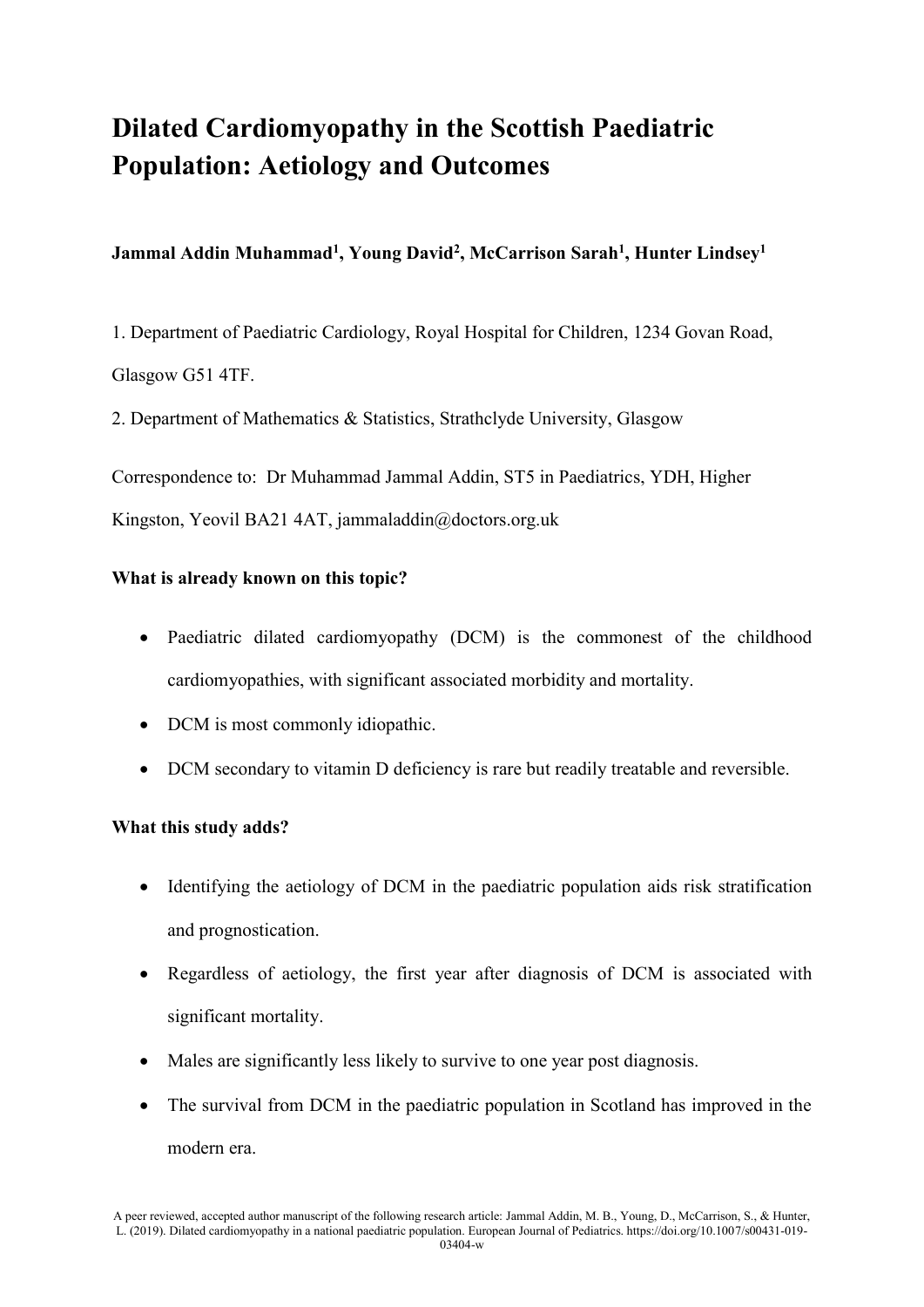## **Abstract**

## **Background**

Dilated cardiomyopathy (DCM) is the most common form of the childhood cardiomyopathies and is known to result in significant morbidity and mortality in the paediatric population  $1,2$ .

## **Objective**

To review the aetiology and associated outcomes of DCM in Scottish children.

#### **Methods**

A retrospective data review of 43 consecutive cases of DCM diagnosed in a national paediatric cardiology centre from 1<sup>st</sup> September 2000 - 1<sup>st</sup> September 2015. All paper and electronic case notes were reviewed to identify the aetiology; age at presentation; need for intensive care i.e. mechanical ventilation; inotropic support; extra-corporeal life support (ECLS); cardiac transplantation; and to report the longer term outcomes.

#### **Results**

43 patients were diagnosed with DCM during the study period. The median age at diagnosis was 10 months (range = 0-42months); 28 (65%) cases were diagnosed within the first year of life and 42 (98%) cases were diagnosed before the child's second birthday. 25 cases were female, 18 were male; with a male: female ratio of 1:1.4. In the cohort 82% were Caucasian; 9% Black and 9% of Asian ethnicity. Over half the cases (51%) were idiopathic; 23% secondary to a viral infection; 16% metabolic or genetic disorders and 10% as a result of vitamin D deficiency. Parvovirus B19 was the most common infectious agent identified in 60% of cases, with an additional 30% secondary to enteroviruses. 60% of the children required inotropic support and extra corporeal life support was administered in 19% of cases. Six of the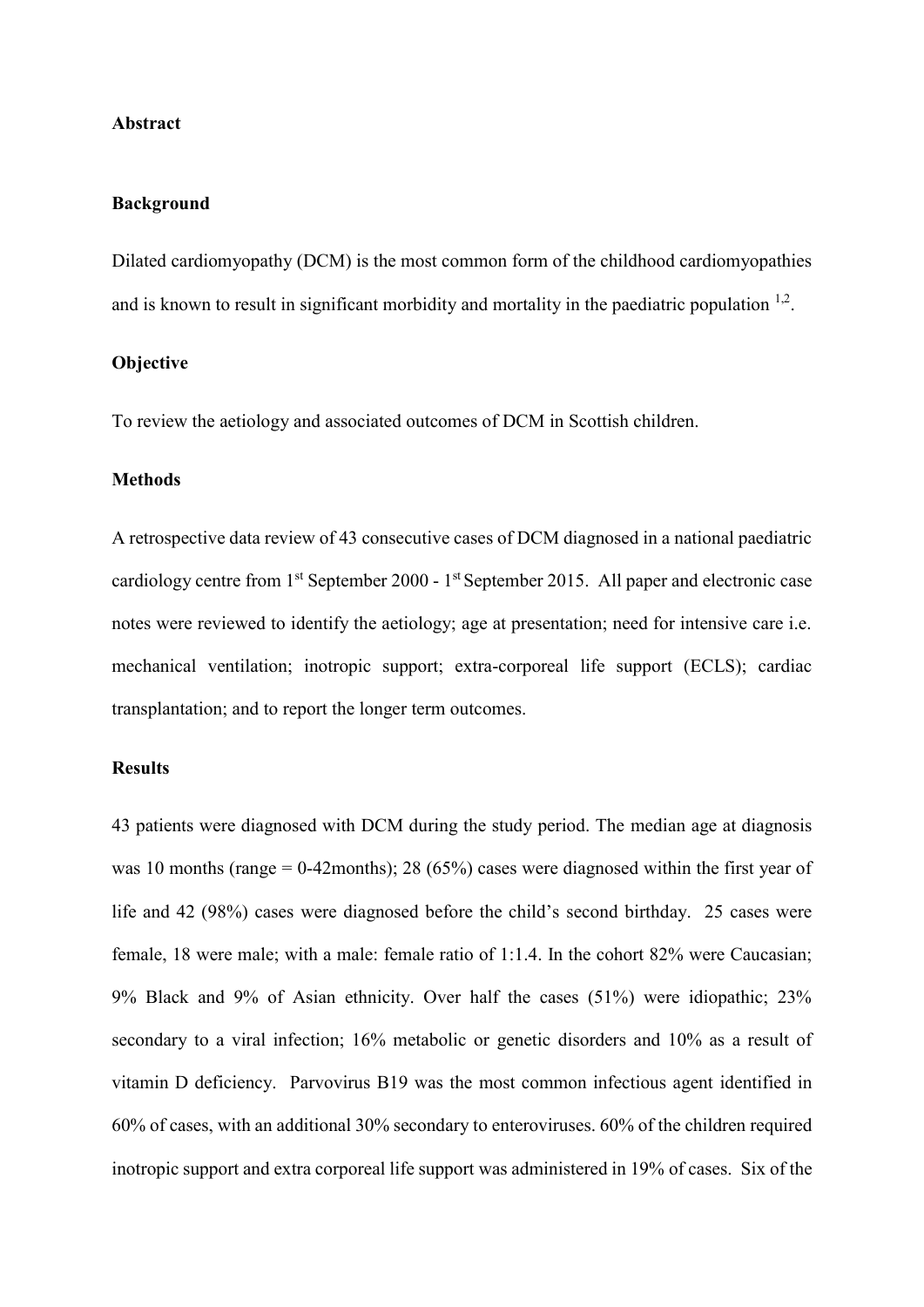18 (30%) males died; one MYH7 gene positive; one long chain fatty oxidation disorder; one viral and three idiopathic DCM. Only one (4%) of the 25 females did not survive, and males were significantly less likely to survive to one year of age  $p = 0.015$ . The median age at diagnosis did not alter survival to one year and the estimated survival proportion in the cohort beyond one year was 83.7% (95% CI, 71.3 to 94.5%), with all deaths occurring within one year of presentation.

## **Conclusion**

Paediatric dilated cardiomyopathy is a heterogeneous disease resulting in significant morbidity. In the paediatric population the aetiology alters the age at presentation and identification is also a useful tool for risk stratification and prognostication. DCM is idiopathic in around 50% of cases. The first year after diagnosis is a critical time reflected in significant morbidity and mortality.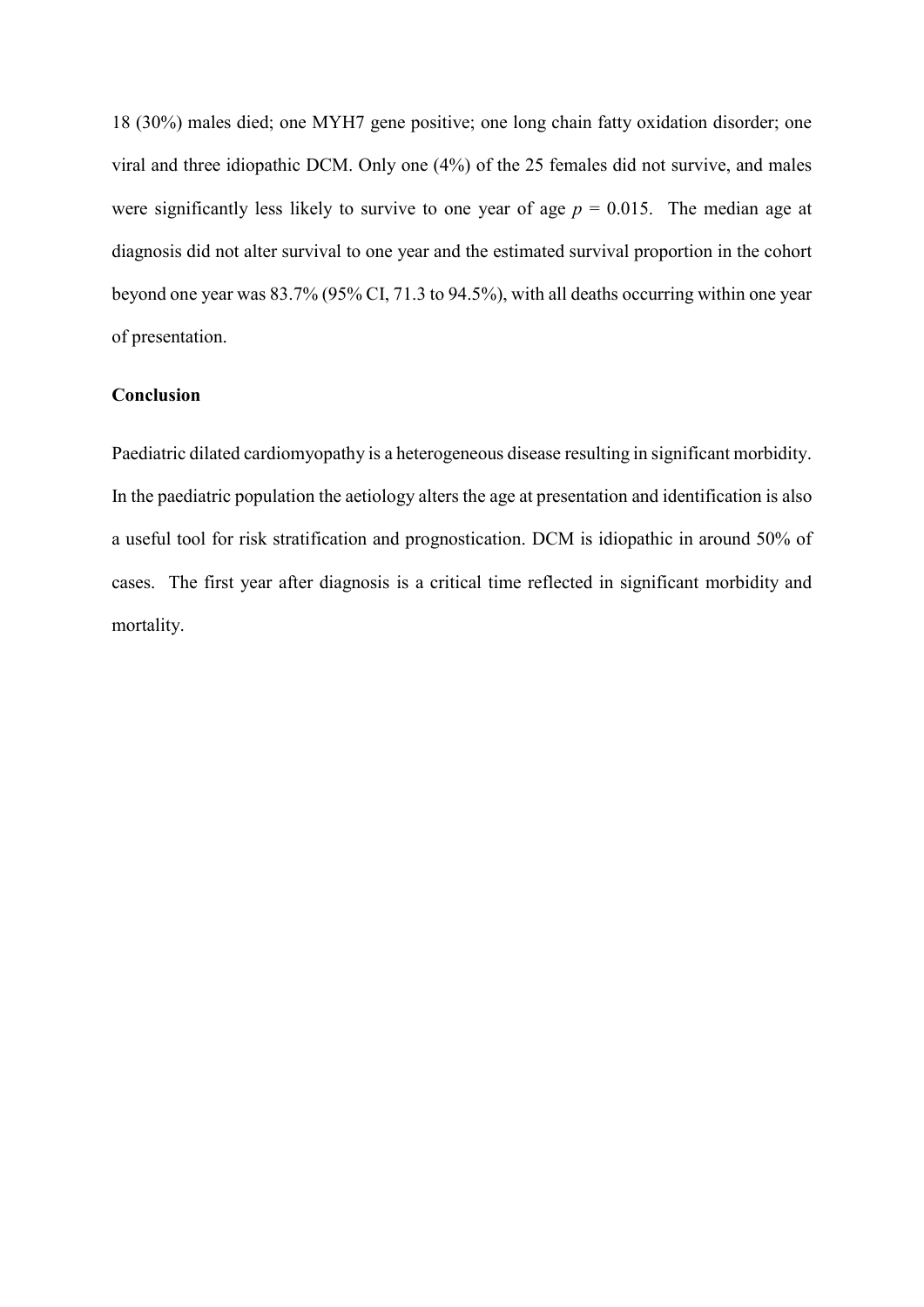## **Introduction**

Dilated cardiomyopathy (DCM) is the most common form of cardiomyopathy in children<sup>3</sup>; defined by the World Health Organization as a disorder 'characterized by dilation and impaired contraction of the left ventricle or both ventricles' in the presence of normal wall thickness <sup>1,2</sup>. The onset of the disease may be subtle and insidious, or alternatively acute and life threatening. At initial presentation DCM may be mistakenly diagnosed as an isolated respiratory tract infection or viral illness, and not initially considered a differential diagnosis unless cardiomegaly is detected on a chest x-ray; failure to respond to conventional supportive management or profound cardiovascular collapse. Despite advances in the diagnosis and medical management of paediatric DCM, the morbidity, mortality and impact on hospital admissions remains significant<sup>4</sup>. The aim of our study was to review the aetiology of dilated cardiomyopathy and the associated outcomes in the Scottish paediatric population.

## **Methods**

A retrospective data review of 43 consecutive cases of DCM, aged <18 years, diagnosed in the Scottish national paediatric cardiology centre from the 1st September 2000 - 1st September 2015. The departmental database Heartsuite (Heartsuite, Systeria, Glasgow, UK) was used to identify patients and provide initial patient data. In addition, electronic and paper case notes were reviewed to identify the age at presentation; aetiology, need for intensive care support; mechanical ventilation; inotropic support; extra-corporeal life support (ECLS); cardiac transplantation and the associated long term mortality. In order to determine potential links between deprivation and the incidence of DCM, the [Scottish Index of Multiple Deprivation](https://www.google.co.uk/url?sa=t&rct=j&q=&esrc=s&source=web&cd=1&cad=rja&uact=8&sqi=2&ved=0ahUKEwixheub4sPOAhViDsAKHc2mBGAQFggjMAA&url=http%3A%2F%2Fwww.gov.scot%2FTopics%2FStatistics%2FSIMD&usg=AFQjCNHdqNALiDzYlgCmN_woVlkx8DXWJw&bvm=bv.129422649,d.d24)  (SIMD) [was utilized. SIMD is a tool employed by the Scottish Government to identify areas](https://www.google.co.uk/url?sa=t&rct=j&q=&esrc=s&source=web&cd=1&cad=rja&uact=8&sqi=2&ved=0ahUKEwixheub4sPOAhViDsAKHc2mBGAQFggjMAA&url=http%3A%2F%2Fwww.gov.scot%2FTopics%2FStatistics%2FSIMD&usg=AFQjCNHdqNALiDzYlgCmN_woVlkx8DXWJw&bvm=bv.129422649,d.d24)  [of multiple deprivation in Scotland. The index scores Scottish regions from one to five, where](https://www.google.co.uk/url?sa=t&rct=j&q=&esrc=s&source=web&cd=1&cad=rja&uact=8&sqi=2&ved=0ahUKEwixheub4sPOAhViDsAKHc2mBGAQFggjMAA&url=http%3A%2F%2Fwww.gov.scot%2FTopics%2FStatistics%2FSIMD&usg=AFQjCNHdqNALiDzYlgCmN_woVlkx8DXWJw&bvm=bv.129422649,d.d24)  [five indicates the lowest level of deprivation.](https://www.google.co.uk/url?sa=t&rct=j&q=&esrc=s&source=web&cd=1&cad=rja&uact=8&sqi=2&ved=0ahUKEwixheub4sPOAhViDsAKHc2mBGAQFggjMAA&url=http%3A%2F%2Fwww.gov.scot%2FTopics%2FStatistics%2FSIMD&usg=AFQjCNHdqNALiDzYlgCmN_woVlkx8DXWJw&bvm=bv.129422649,d.d24)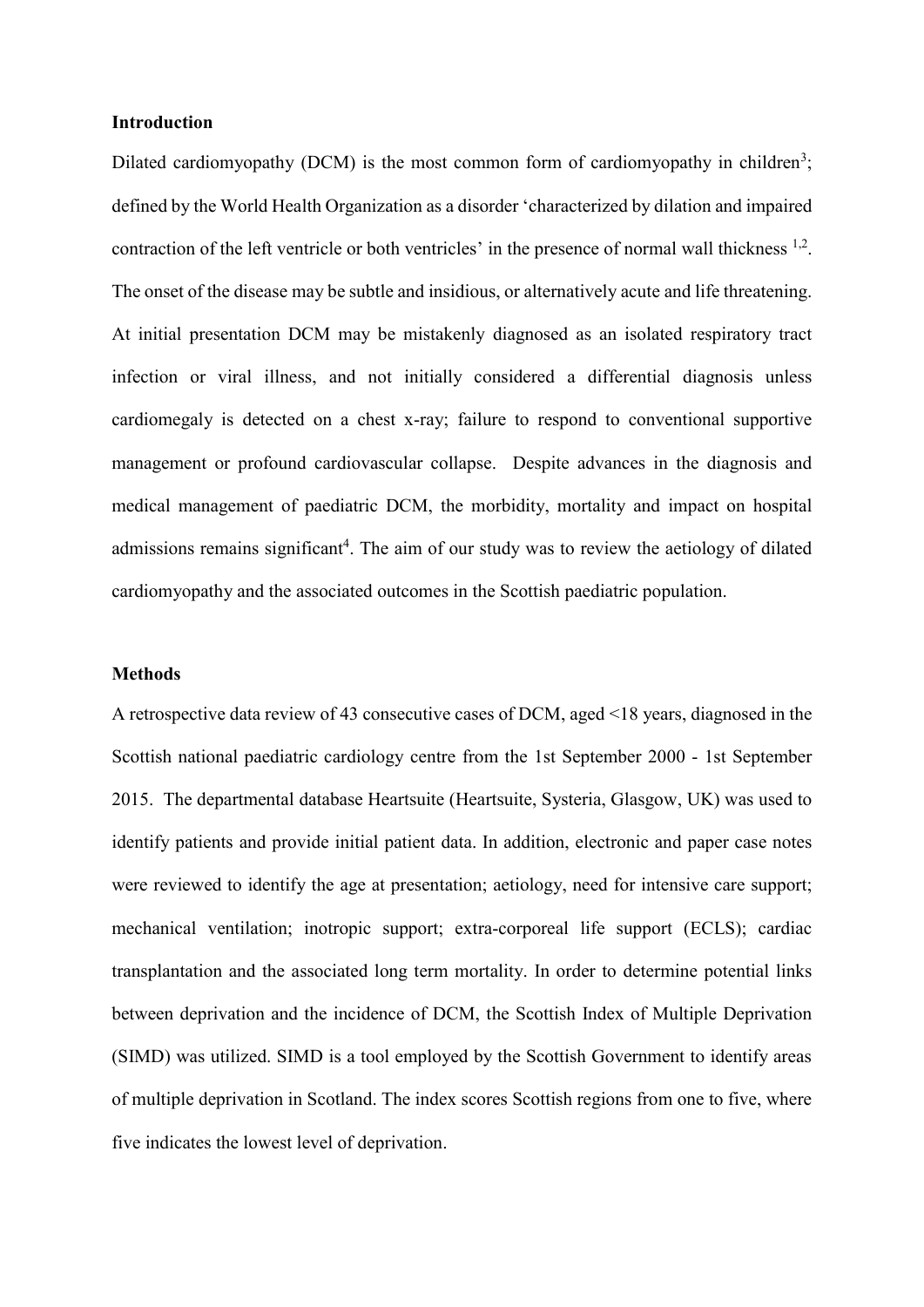Patients with structural heart disease, cardiomyopathy secondary to sustained arrhythmias; coronary artery disease, or anthracycline toxicity were excluded from the study. Diagnosis was based upon clinical features of heart failure and echocardiographic evidence of global systolic dysfunction; left ventricular diastolic dimensional Z score of more than two standard deviations above normal, and a fractional shortening (FS) less than 25%. Global speckle strain imaging is currently used in our centre to monitor systolic function, however this modality was not utilised routinely in the early cohort. Transthoracic echocardiography was used as a diagnostic tool and to monitor disease progression. Measurements of left ventricular cavity and wall-thickness at end diastole, end systole, as well as estimation of fractional shortening and ejection fraction were documented in all cases. Resolution of DCM was defined in the absence of clinical features of heart failure; normal cardiac function and normal left ventricular dimensions reported by transthoracic echocardiography.

As the study sample was small, statistical significance tests i.e. Mann-Whitney test, Pearson Chi-Square test and Fisher's exact test were employed in the analysis of contingency tables. These logistic tests were used to evaluate the significance of aetiologies, age at presentation, gender, ethnicity, deprivation, season at presentation, inotrope usage, invasive mechanical ventilation, extra corporeal life support (ECLS) and heart transplant related to outcomes.

## **Results**

43 consecutive patients were diagnosed with DCM during the study period; the demographics are illustrated in Table 1. The median age at diagnosis was 10 months (range 0-42 months) with 28 (65%) patients diagnosed within the first year of life and 42 (98%) cases diagnosed in children before their second birthday (Figure 1). DCM was more common among girls, 25 (58%) cases of DCM compared to 18 (42%) in the male population. Male: female ratio 1:1.4. Survival to one year after the initial diagnosis was significantly lower in the male population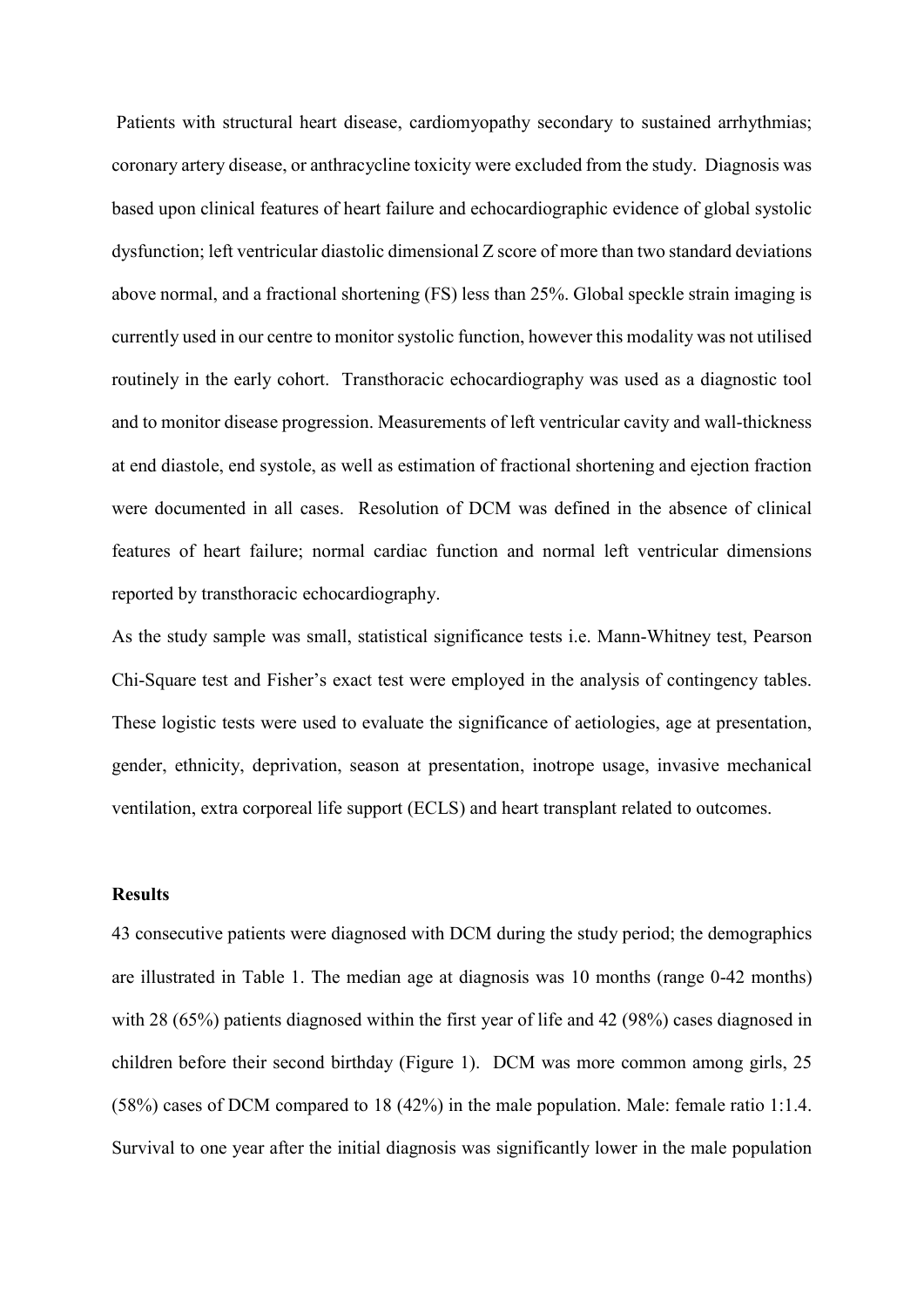$(p=0.015)$  as only one  $(4\%)$  female in the cohort did not survive. In the cohort, 82% were Caucasian; 9% Black and 9% of Asian ethnicity. The median SIMD score was three and further analysis did not demonstrate a significant association between the SIMD and incidence or mortality associated with DCM.

## **Presenting Features**

The presenting clinical features varied in severity: 60% (n=26) had overt signs of heart failure - three patients presenting with heart failure had severe cardiovascular compromise requiring paediatric intensive care admission; 14% (n=6) had isolated respiratory symptoms at presentation; 14% (n=6) presented with failure to thrive and feeding difficulties. Other presenting signs or symptoms included: supraventricular tachycardia 2% (n=1); heart murmur  $2\%$  (n=1) and seizures  $2\%$  (n=1). Two (4%) asymptomatic patients with a family history of DCM were detected routinely during familial screening.

## **Aetiology**

51% of DCM cases were classified as idiopathic, therefore no cause was identified. In several cases the children presented with signs and symptoms of a viral illness, but despite extensive virology work up no viruses were isolated. Endomyocardial biopsy was not routinely undertaken in our patients. A viral aetiology was the most common identifiable cause of DCM, evident in 23% of cases: 60% of which were secondary to Parvovirus B19; and 30% due to enteroviruses (Figure 2). There was evidence of seasonal variation, with an increased incidence of DCM diagnosis in autumn n=18,  $(42%)$  (Figure 3,4). 16% (n=7) of DCM cases were as a consequence of a metabolic or genetic abnormality:  $MYH7$  gene mutation  $n=3$ ; Barth's syndrome n=1; combination of Barth's syndrome and MYH7 gene mutation n=1; long chain CoA dehydrogenase deficiency  $n=1$ , I-cell disease (MPS type II)  $n=1$ . Within the metabolic and genetic cohort, the male to female ratio was higher 6:1 in comparison to the total population, male: female 1:1.4. Due to the small sample size the Chi-square test was not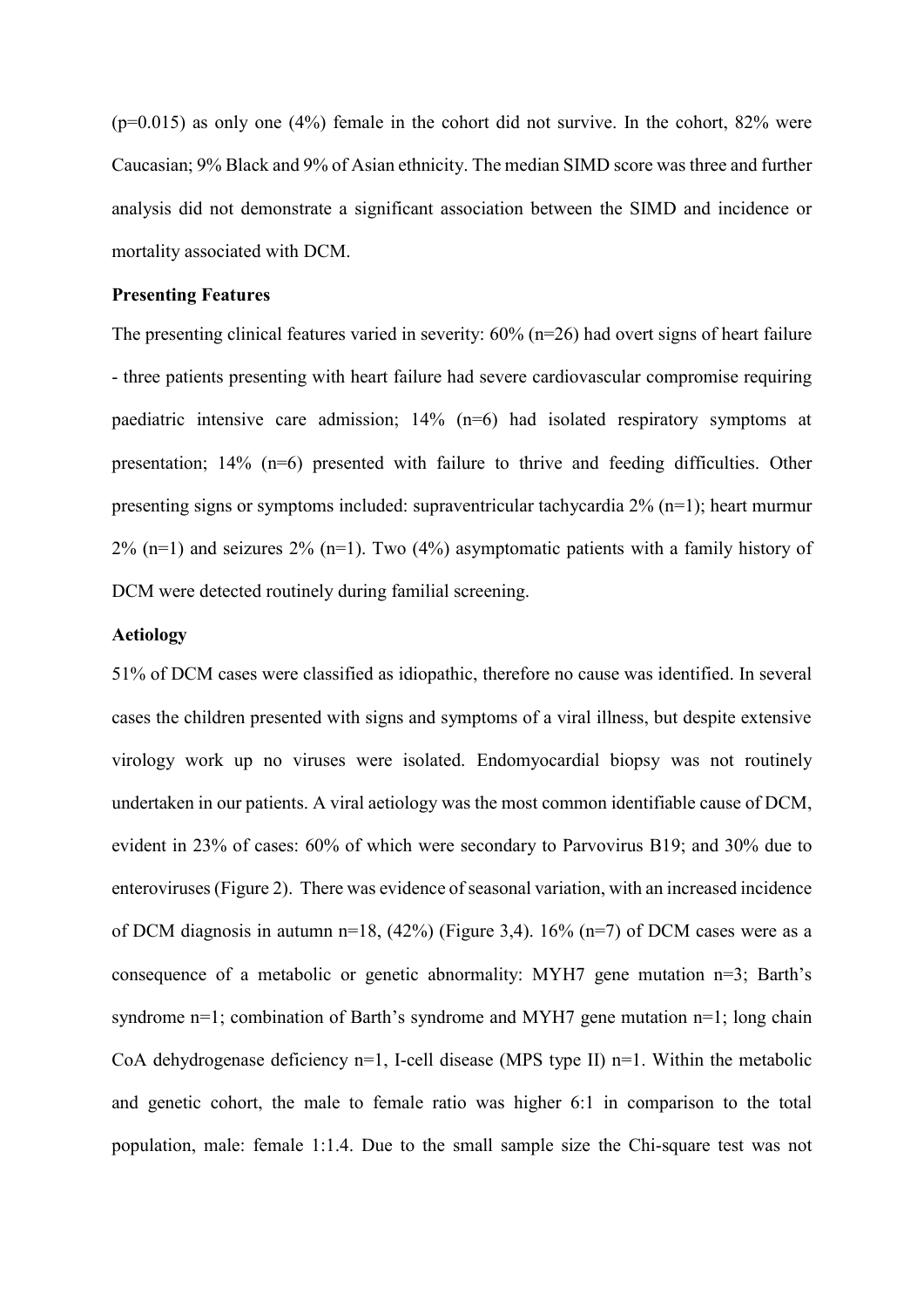significant. Vitamin D deficiency was reported in  $10\%$  (n=4) of DCM cases, with a median age at diagnosis of 4.5 months compared to 10 months in the full cohort (Figure 1); three children were of Asian or Black descent and only one was Caucasian. All cases of vitamin D deficient DCM patients achieved full recovery after receiving appropriate supplementation, including one child requiring ECLS as a bridge to recovery.

 $N=26$  (60%) of the DCM population required inotropic support, n=19 (44%) required mechanical ventilation and N=8 (19%) required ECLS as a bridge to recovery or cardiac transplant, of which six patients survived and made a full clinical and echocardiographic recovery. Transplantation is routinely discussed with families in the presence of escalating intensive care support and cardiovascular instability. In our population, 18 families (42%) consented to transplant referral. Of the patients discussed, n=7 were placed on the non-active transplant list, and all were subsequently removed from the list after resolution of the DCM. In contrast, a total of 11 were accepted onto the active transplant list: n=4 restored normal cardiac function and were subsequently removed from the list; n=4 died awaiting transplant and  $n=3$ were successfully transplanted and all are alive to date (Figure 5).

Unfortunately, our sample size was too small for formal statistical analysis to suggest such association between aetiology and survival.

## **Mortality**

The reported survival from initial diagnosis to one year post diagnosis was 83.7% (95% CI, 71.3 to 94.5%), the median age at diagnosis did not alter survival to one year and observationally more deaths occurred in the winter months but the sample size was too small for formal statistical analysis. Males were more likely to have DCM secondary to a genetic and metabolic disorders (P-Value  $= 0.020$ ) and were statistically less likely to survive one year from diagnosis (P-Value =  $0.015$ ). Six (30%) males died within the first year of diagnosis; one MYH7 gene positive, one long chain fatty oxidation disorder, one of viral aetiology and three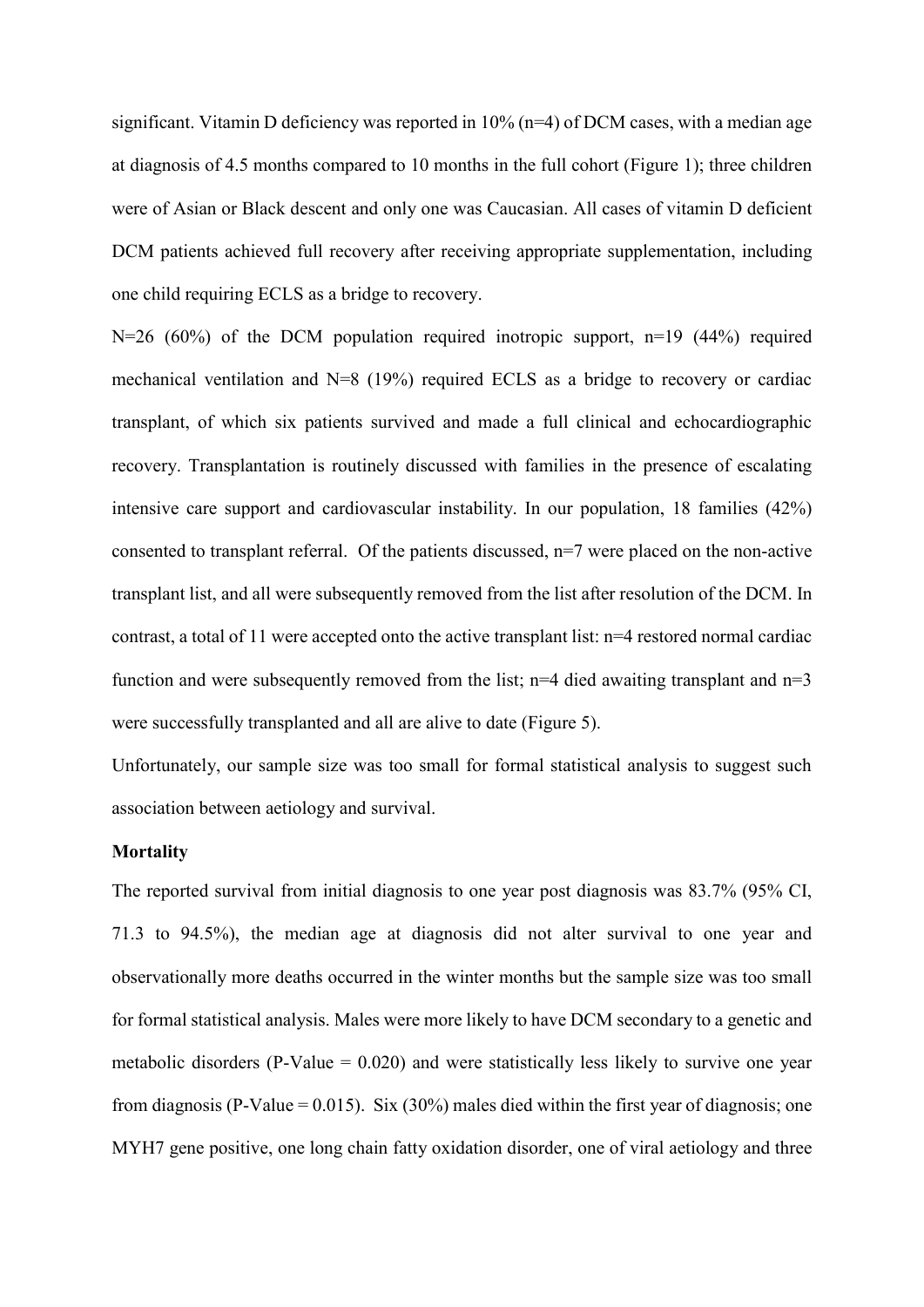idiopathic DCM. In contrast only one (4%) female died within the first year of diagnosis secondary to idiopathic DCM. Children requiring ECLS were less likely to survive, but this did not reach statistical significance at the 95% CI level (P-Value =  $0.106$ ) due to the smaller sample size.

# **Discussion**

Dilated cardiomyopathy is a heterogeneous disease with reported prevalence in the paediatric population ranging from 1 in 140 000 in Australia to 1 in 170 000 in the  $US^5$ . Some milder cases of dilatation may be detected during familial screening for DCM as in our cohort, however the majority of children with DCM are symptomatic at presentation. In the future, wider use of genetic testing may identify asymptomatic carriers of DCM in the paediatric population. Recent advances have been made in the understanding of the genetic aetiology of DCM. Hershberger et al identified more than 30 genes of various ontologies which are thought to contribute to approximately 40- 50% of the genetic causes of  $DCM^{6,7}$ .

Despite these advances a significant proportion of paediatric DCM cases remain classified as idiopathic, in some studies as many as  $66\%$  of reported cases<sup>8</sup>. Our study confirms that a significant proportion of DCM in the paediatric population is idiopathic despite comprehensive metabolic, genetic investigations and viral PCRs. An endomyocardial biopsy is not a first line investigation for DCM within our cardiac centre, thus in some cases a viral aetiology may not have been identified. Identifying an aetiology, where possible, is a useful tool for clinicians to provide risk stratification and prognostication for families. This is particular true in the rarer cause of dilated cardiomyopathy, secondary to vitamin D deficiency. Vitamin D is a steroid hormone which binds nuclear receptors in the heart altering gene transcription<sup>9</sup>. Exposure of ultraviolet radiation on the skin is a crucial source of vitamin D and ethnic groups with darker skin in the UK are at greater risk, particularly between October to the beginning of April<sup>10</sup>. A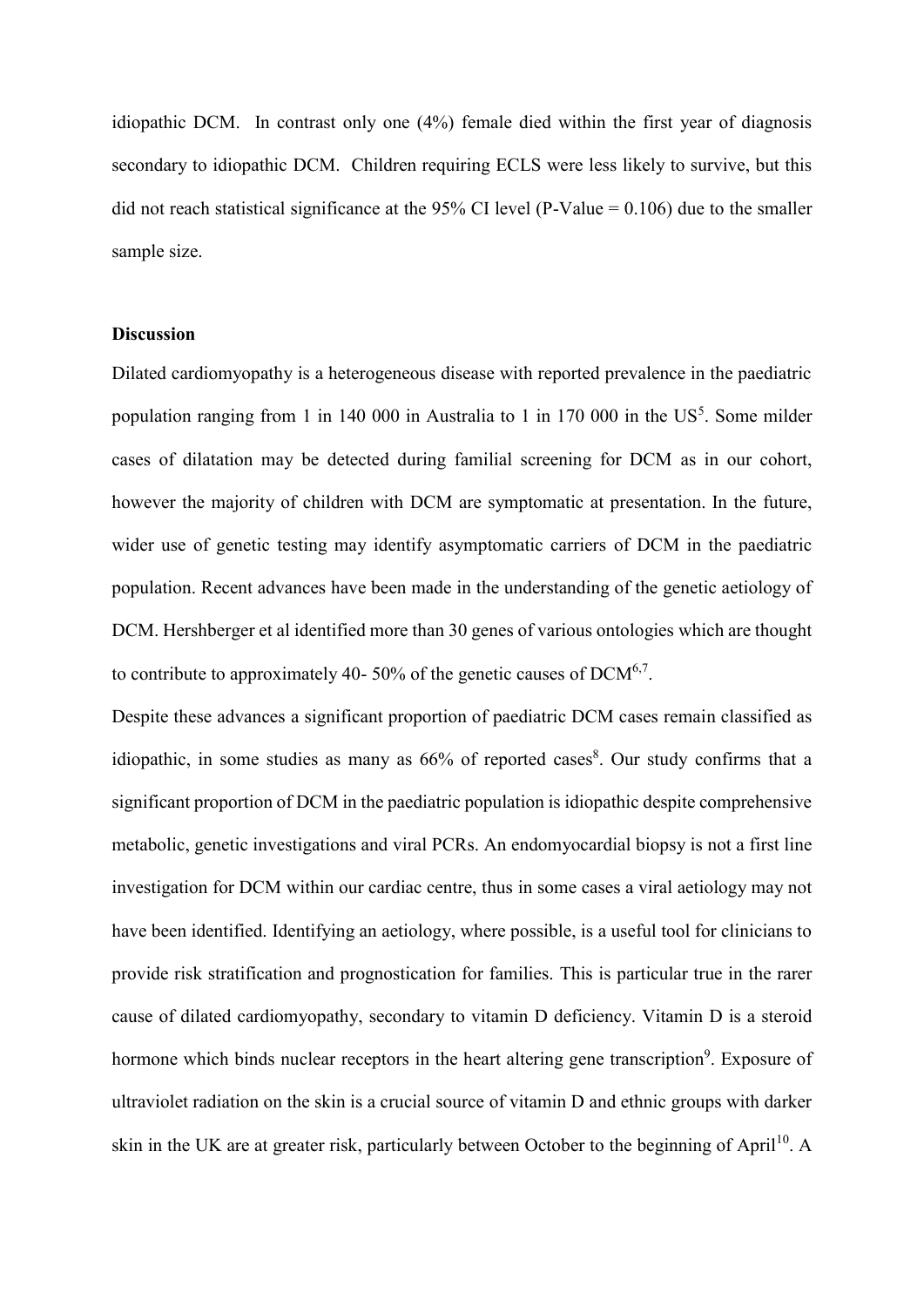retrospective review by Maiya et al identified 16 paediatric patients with DCM secondary to vitamin D deficiency over a 6-year period in the South East of England<sup>11</sup>. All patients were of non-Caucasian ethnicity. Our study confirms that vitamin D deficiency cardiomyopathy is reversible with prompt identification and supplementation, in addition the use of ECLS is strongly indicated as a bridge to recovery in this cohort<sup>12</sup>. The role of vitamin D and cardiac function is an area of increasing study, demonstrated by the VINDICATE (VitamIN D treatIng patients with Chronic heArT failurE) trial in the adult population with chronic heart failure. Witte et al demonstrated that administering high dose vitamin D in addition to optimal medical heart failure therapy increased left ventricular ejection fraction by  $8\%/13}$ .

In spite of optimal medical management, our study confirms the first year of life is a critical period for outcome and other studies concur that a significant proportion of children will be rehospitalized and/or require cardiac transplantation within one year of presentation<sup>14,15</sup>. Puggia et al demonstrated an 82% survival at one year; 71% and 68% survival at six and nine years respectively. Their data also suggested that idiopathic DCM in the paediatric population has a poorer prognosis than the adult DCM population, even when the baseline left ventricular function was higher<sup>5</sup>. An Australian study by Daubenay et al reported freedom from death or transplantation at one and five years respectively; 72% and 63%. Risk factors for a poorer outcome included: familial dilated cardiomyopathy; age > 5 years at diagnosis and a lower fractional shortening at presentation<sup>16</sup>.

An earlier study from our institution examining the outcome of DCM in the paediatric population of Scotland between 1980 and 1997 also reported all deaths occuring within the first year of life. Survival at one year and nine years was  $69\%^{17}$ . Our recent study demonstrates that mortality in this cohort remains significant, but has improved in the modern era, 2000- 2015, with survival to one year 83.7%, and no cardiac deaths after one year in the current follow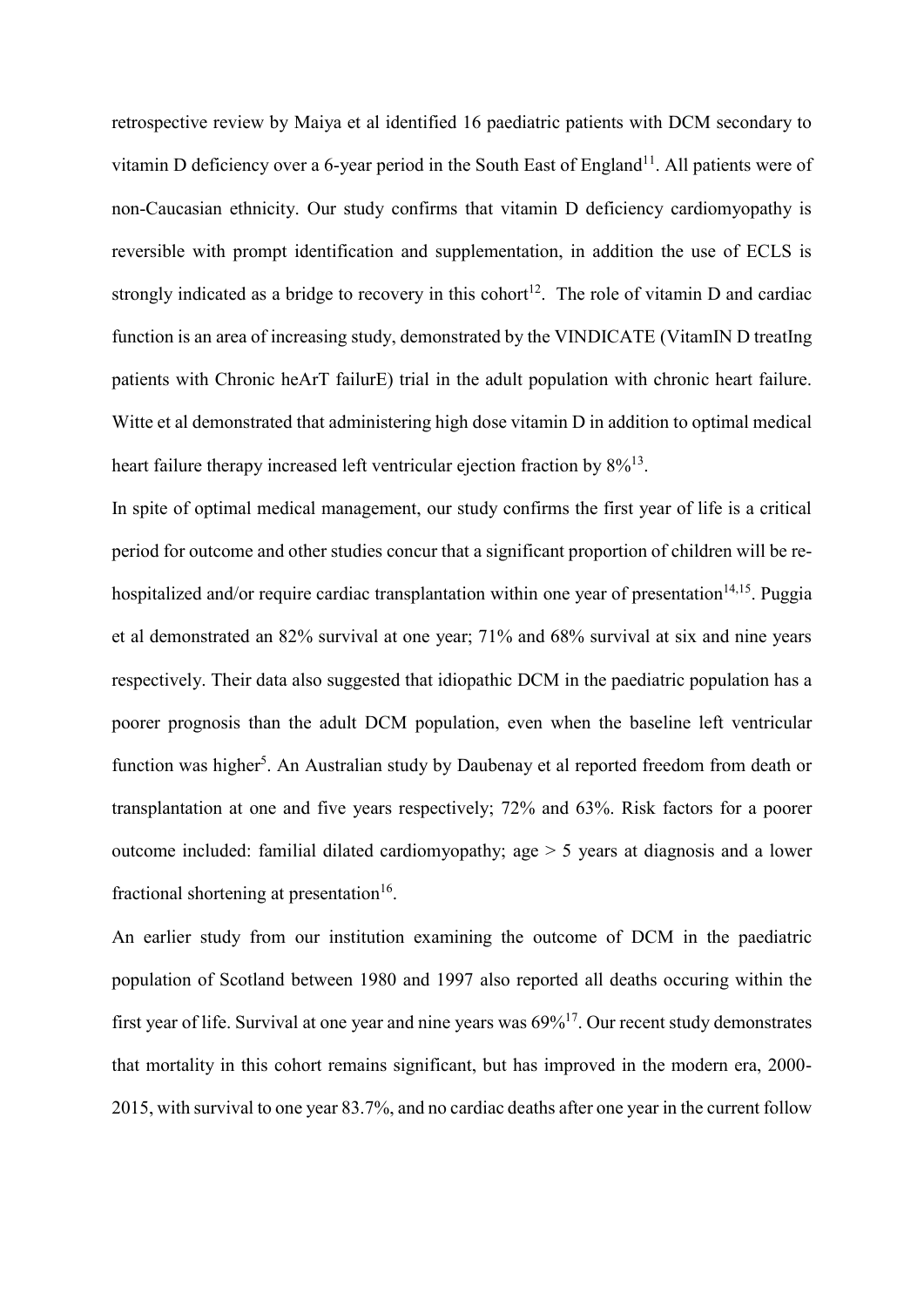up. This may reflect continual improvements in the medical management of heart failure, advances in intensive care support and the provision of ECLS in our cardiac centre.

Bharucha et al reported the risk of sudden cardiac death (SCD) in the DCM population at 5% (95% CI: 2% to 11%) after 15 years of follow up and increased risk if familial DCM, older age at diagnosis and lower fractional shortening at diagnosis<sup>18</sup>. This study found no evidence of SCD once the left ventricular function had normalised. In addition, Dimas et al demonstrated a 1% risk of SCD in the paediatric idiopathic DCM population, in contrast to the adult DCM population ranging from  $20-75\%^{19}$ . In the paediatric population with severe DCM, cardiac transplantation is the final recourse in the management of terminal heart failure<sup>14</sup>, with DCM continuing to be the most common indication for heart transplantation in children over the age of five<sup>2</sup>.

#### **Limitations**

This cohort included all cases of dilated cardiomyopathy referred to a national centre however the study was retrospective and the sample size was small, therefore some data did not reach statistical significance.

## **Conclusion**

Paediatric dilated cardiomyopathy is a heterogeneous disease, with an unidentified aetiology in around 50% of cases, resulting in significant morbidity. In the paediatric population the aetiology alters the age at presentation and identification is also a useful tool for risk stratification and prognostication. The first year after a diagnosis of DCM is a critical time reflected in significant morbidity and mortality.

# **Author contributions**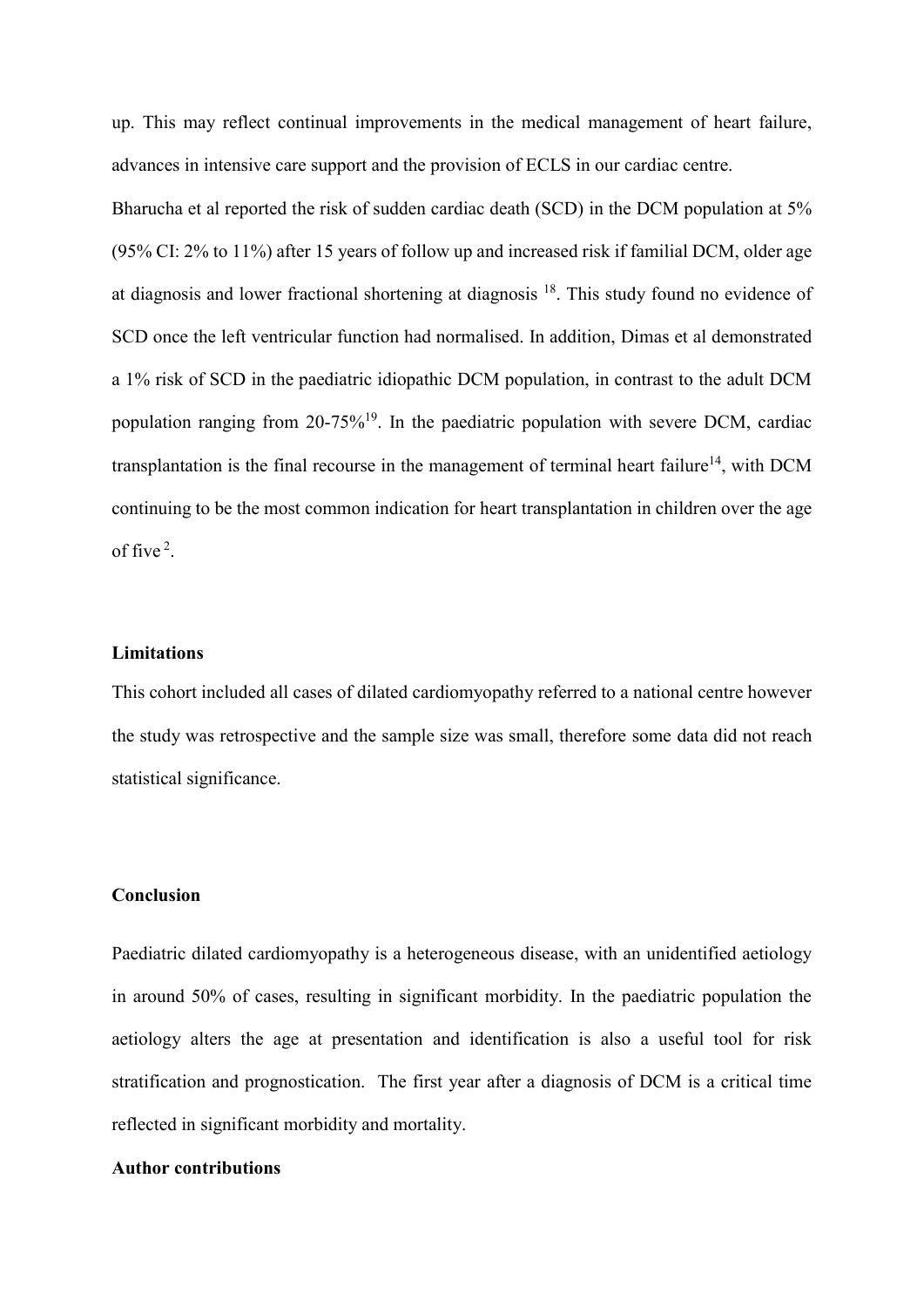All the authors contributed substantially to researching and writing this manuscript, and to

reviewing/editing it before submission.

# **Competing interest statement**

The authors declare no competing interests.

# **References**

- 1. Kirk R, Naftel D, Hoffman TM, et al. Outcome of pediatric patients with dilated cardiomyopathy listed for transplant: a multi-institutional study. *J Heart Lung Transplant.*  2009;28(12):1322-1328.
- 2. Richardson P, McKenna W, Bristow M, et al. Report of the 1995 World Health Organization/International Society and Federation of Cardiology Task Force on the Definition and Classification of cardiomyopathies. *Circulation.* 1996;93(5):841-842.
- 3. Lipshultz SE, Sleeper LA, Towbin JA. The incidence of pediatric cardiomyopathy in two regions of the United States. N *Engl J Med* 2003; 348:1647-1655
- 4. Assocciation AH. Dilated Cardiomyopathy. *Dilated Cardiomyopathy in Children* 2015; AHA[:http://www.heart.org/idc/groups/heart](http://www.heart.org/idc/groups/heart-public/@wcm/@hcm/documents/downloadable/ucm_312224.pdf)
	- [public/@wcm/@hcm/documents/downloadable/ucm\\_312224.pdf.](http://www.heart.org/idc/groups/heart-public/@wcm/@hcm/documents/downloadable/ucm_312224.pdf)
- 5. Puggia I, Merlo M, Barbati G, et al. Natural History of Dilated Cardiomyopathy in Children. *J Am Heart Assoc.* 2016;5(7).
- 6. Hershberger RE, Hedges DJ, Morales A. Dilated cardiomyopathy: the complexity of a diverse genetic architecture. *Nat Rev Cardiol.* 2013;10(9):531-547.
- 7. Mestroni L, Brun F, Spezzacatene A, Sinagra G, Taylor MR. GENETIC CAUSES OF DILATED CARDIOMYOPATHY. *Progress in pediatric cardiology.* 2014;37(1-2):13-18.
- 8. Towbin JA, Lowe AM, Colan SD, et al. Incidence, causes, and outcomes of dilated cardiomyopathy in children. *JAMA.* 2006;296(15):1867-1876.
- 9. Gupta DK, Wang TJ. Looking for a Brighter Future in Heart Failure: A Role for Vitamin D Supplementation? *J Am Coll Cardiol.* 2016;67(22):2604-2606.
- 10. Yilmaz O, Olgun H, Ciftel M, et al. Dilated cardiomyopathy secondary to rickets-related hypocalcaemia: eight case reports and a review of the literature. *Cardiol Young.*  2015;25(2):261-266.
- 11. Maiya S, Sullivan I, Allgrove J, et al. Hypocalcaemia and vitamin D deficiency: an important, but preventable, cause of life-threatening infant heart failure. *Heart.* 2008;94(5):581-584.
- 12. Brown J, Nunez S, Russell M, Spurney C. Hypocalcemic rickets and dilated cardiomyopathy: case reports and review of literature. *Pediatr Cardiol.* 2009;30(6):818-823.
- 13. Witte KK, Byrom R, Gierula J, et al. Effects of Vitamin D on Cardiac Function in Patients With Chronic HF: The VINDICATE Study. *J Am Coll Cardiol.* 2016;67(22):2593-2603.
- 14. Hollander SA, Bernstein D, Yeh J, Dao D, Sun HY, Rosenthal D. Outcomes of children following a first hospitalization for dilated cardiomyopathy. *Circ Heart Fail.* 2012;5(4):437-443.
- 15. Alexander PM, Daubeney PE, Nugent AW, et al. Long-term outcomes of dilated cardiomyopathy diagnosed during childhood: results from a national population-based study of childhood cardiomyopathy. *Circulation.* 2013;128(18):2039-2046.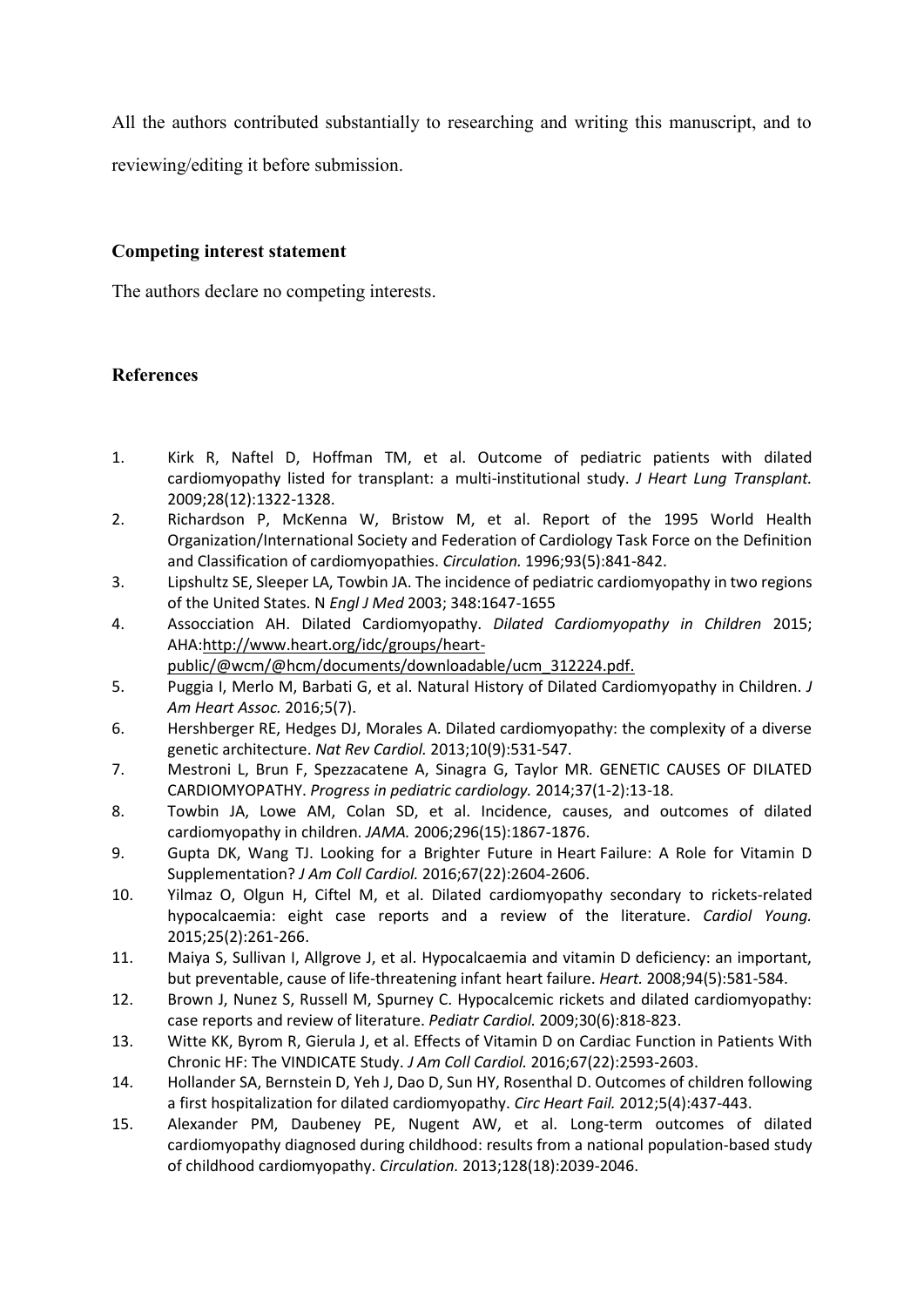- 16. Daubeney PE, Nugent AW, Chondros P, et al. Clinical features and outcomes of childhood dilated cardiomyopathy: results from a national population-based study. *Circulation.*  2006;114(24):2671-2678.
- 17. Venugopalan P, Houston AB, Agarwal AK. The outcome of idiopathic dilated cardiomyopathy and myocarditis in children from the west of Scotland. *Int J Cardiol.* 2001;78(2):135-141.
- 18. Bharucha T, Lee KJ, Daubeney PE, et al. Sudden death in childhood cardiomyopathy: results from a long-term national population-based study. *Journal of the American College of Cardiology.* 2015;65(21):2302-2310.
- 19. Dimas VV, Denfield SW, Friedman RA, et al. Frequency of cardiac death in children with idiopathic dilated cardiomyopathy. *Am J Cardiol.* 2009;104(11):1574-1577.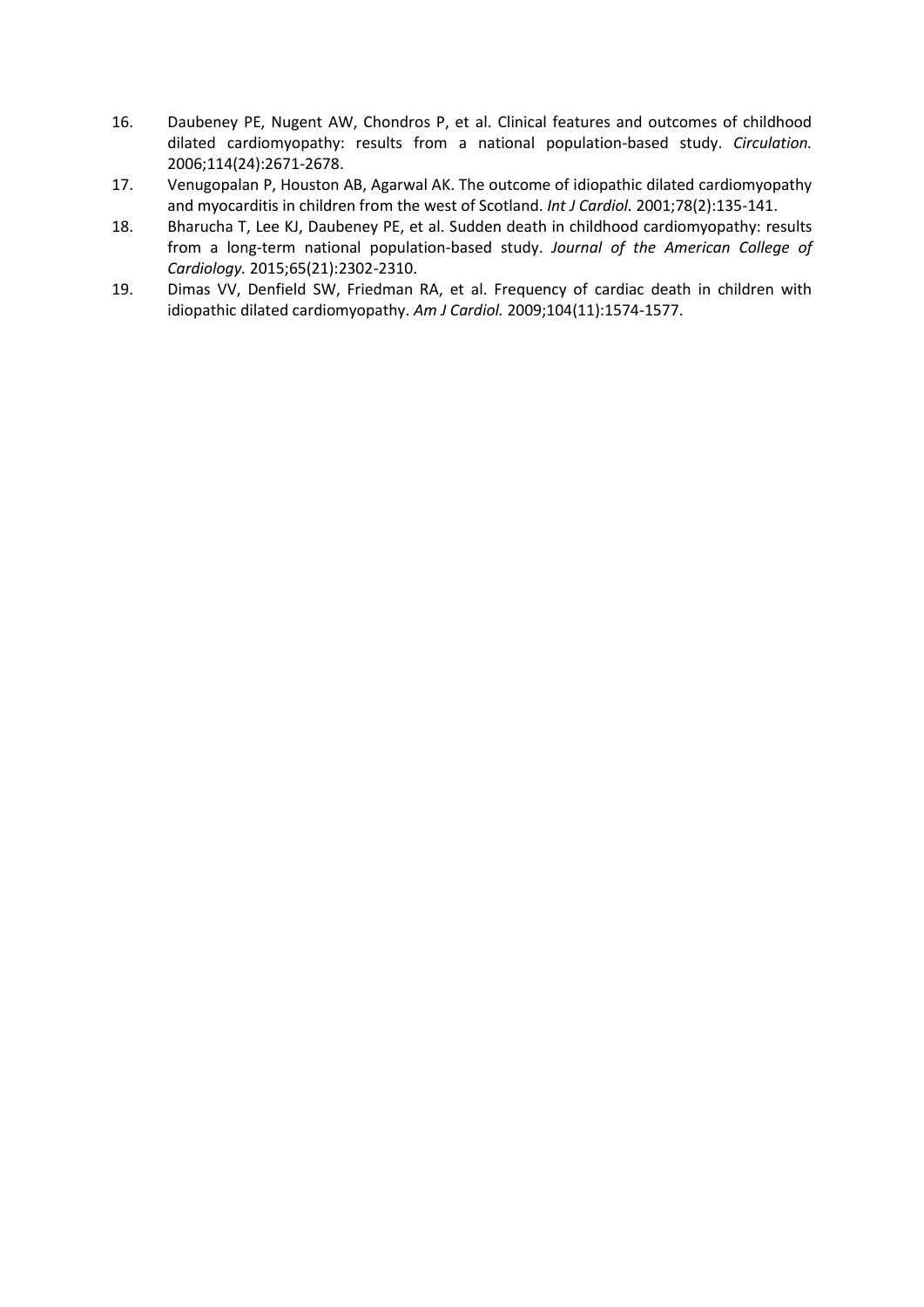| <b>Demographics</b>                     | No. (%)               |
|-----------------------------------------|-----------------------|
| <b>Patients</b>                         | 43                    |
| Female                                  | 25 (58%)              |
| Male                                    | 18 (42%)              |
| <b>Ethnicity</b>                        |                       |
| Caucasian<br>$\bullet$                  | 35(82%)               |
| <b>Black</b><br>$\bullet$               | 4(9%)                 |
| Asian                                   | 4(9%)                 |
| <b>Aetiology</b>                        |                       |
| Idiopathic<br>$\bullet$                 | 22 (51.20%)           |
| Viral<br>$\bullet$                      | $10(23.30\%)$         |
| Metabolic/Genetic                       | $7(16.30\%)$          |
| Vitamin D Deficiency<br>$\bullet$       | $4(9.30\%)$           |
| Median age at diagnosis                 | 10 mon; range= $0-42$ |
| Metabolic/Genetic                       | 4 mon; range= $0-14$  |
| Vitamin D Deficiency                    | 4.5 mon; range= $1-8$ |
| Viral<br>$\bullet$                      | 15 mon; range= 1-23   |
| Idiopathic<br>$\bullet$                 | 11mon; range= 2-42    |
| <b>Echocardiographic Features</b>       |                       |
| Fractional shortening (mean)            | 11.5%                 |
| Ejection Fraction (mean)<br>$\bullet$   | 29.1%                 |
| <b>LVDED</b><br>$\bullet$               | 42 mm                 |
| Outcome                                 |                       |
| <b>Transplant Referral</b><br>$\bullet$ | 18 (41.90%)           |
| Heart Transplantation<br>$\bullet$      | 3(7%)                 |
| Mortality                               | $7(16.3\%)$           |
| Survival at 1 year<br>$\bullet$         | 36 (83.7%)            |

**Table.1** Patient Demographics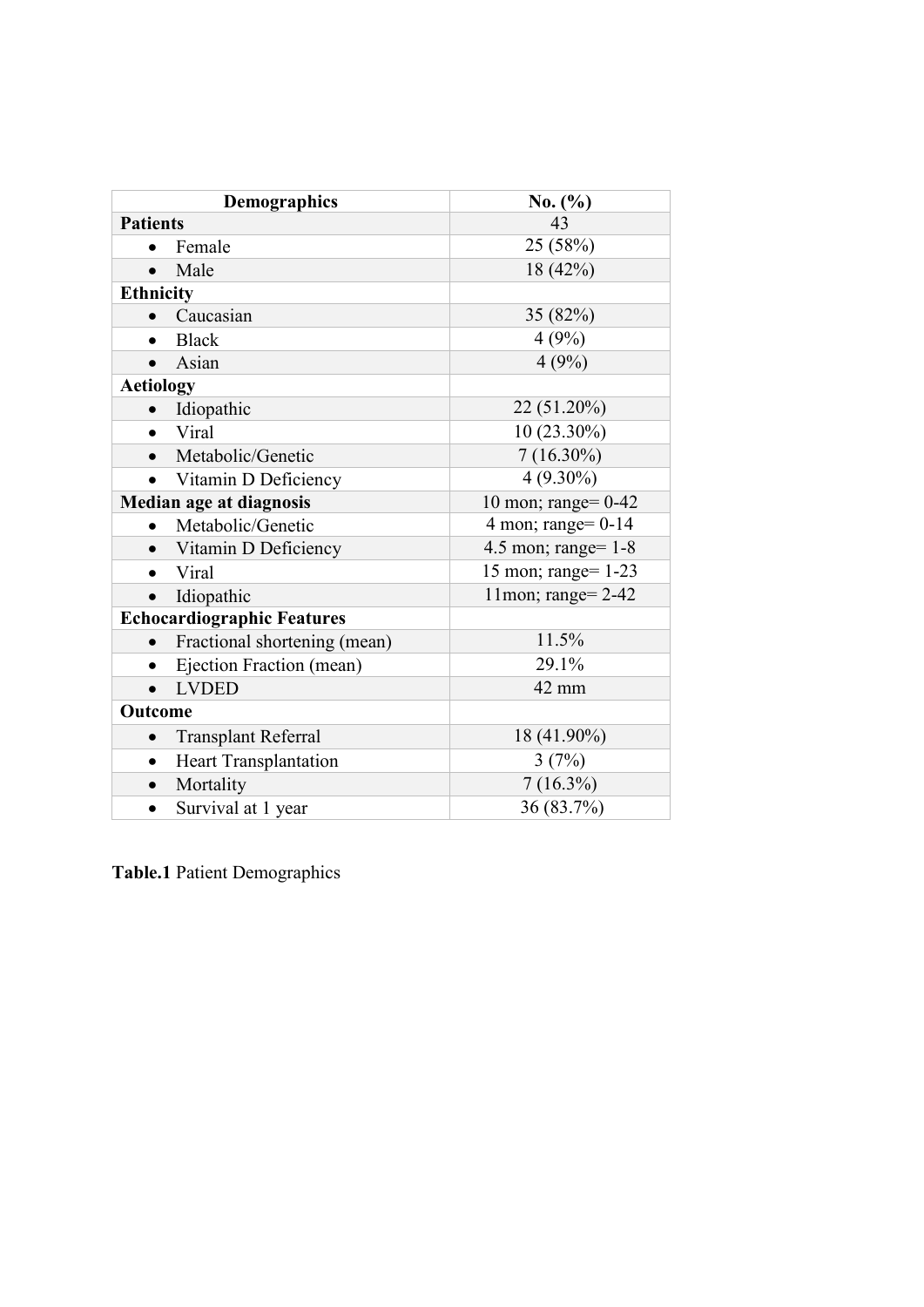

**Figure 1** Median Age at Presentation



**Figure 2** Viral Aetiology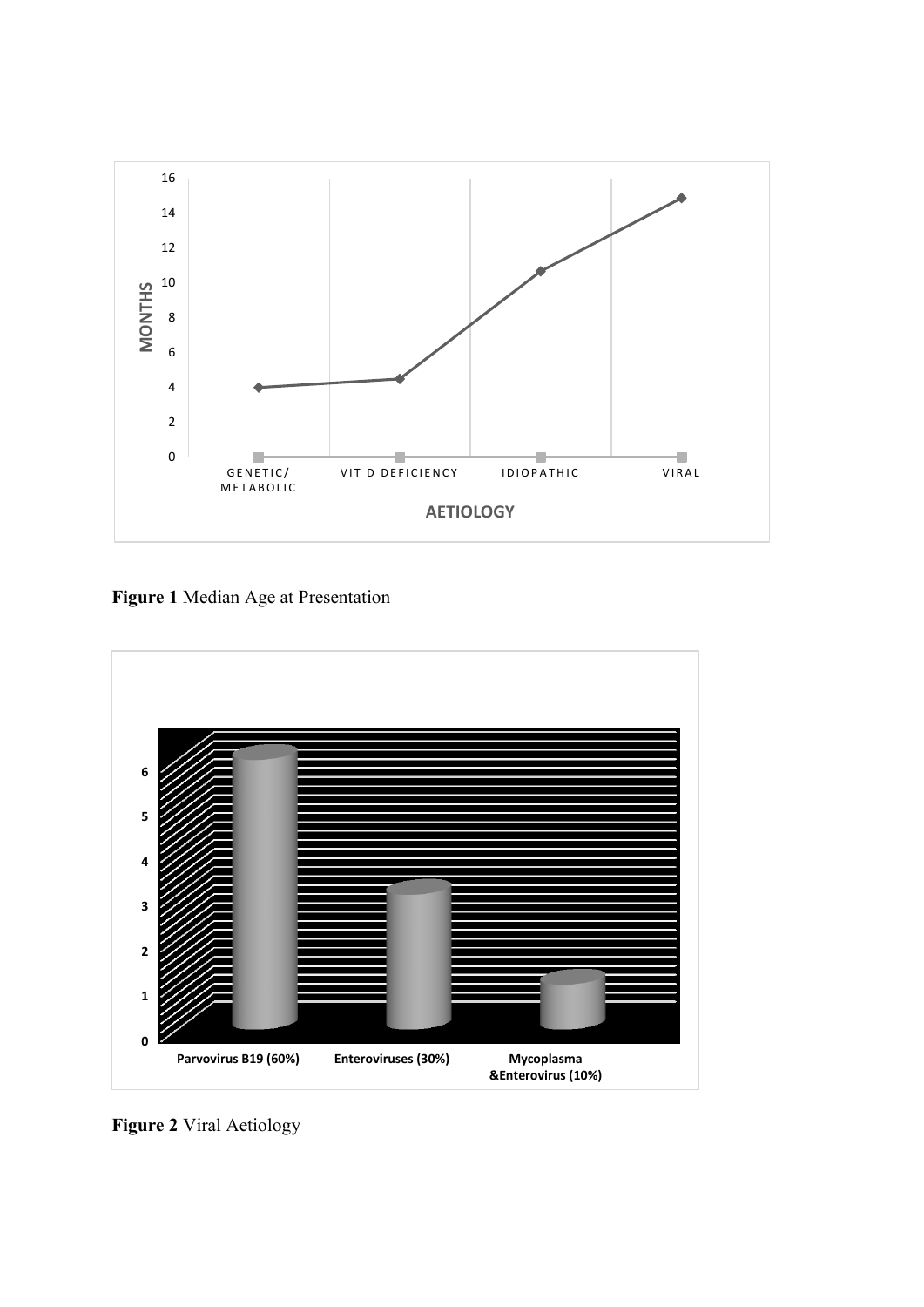

**Figure 3** Annual incidence of DCM.



**Figure 4** Seasonal Variation in Aetiology